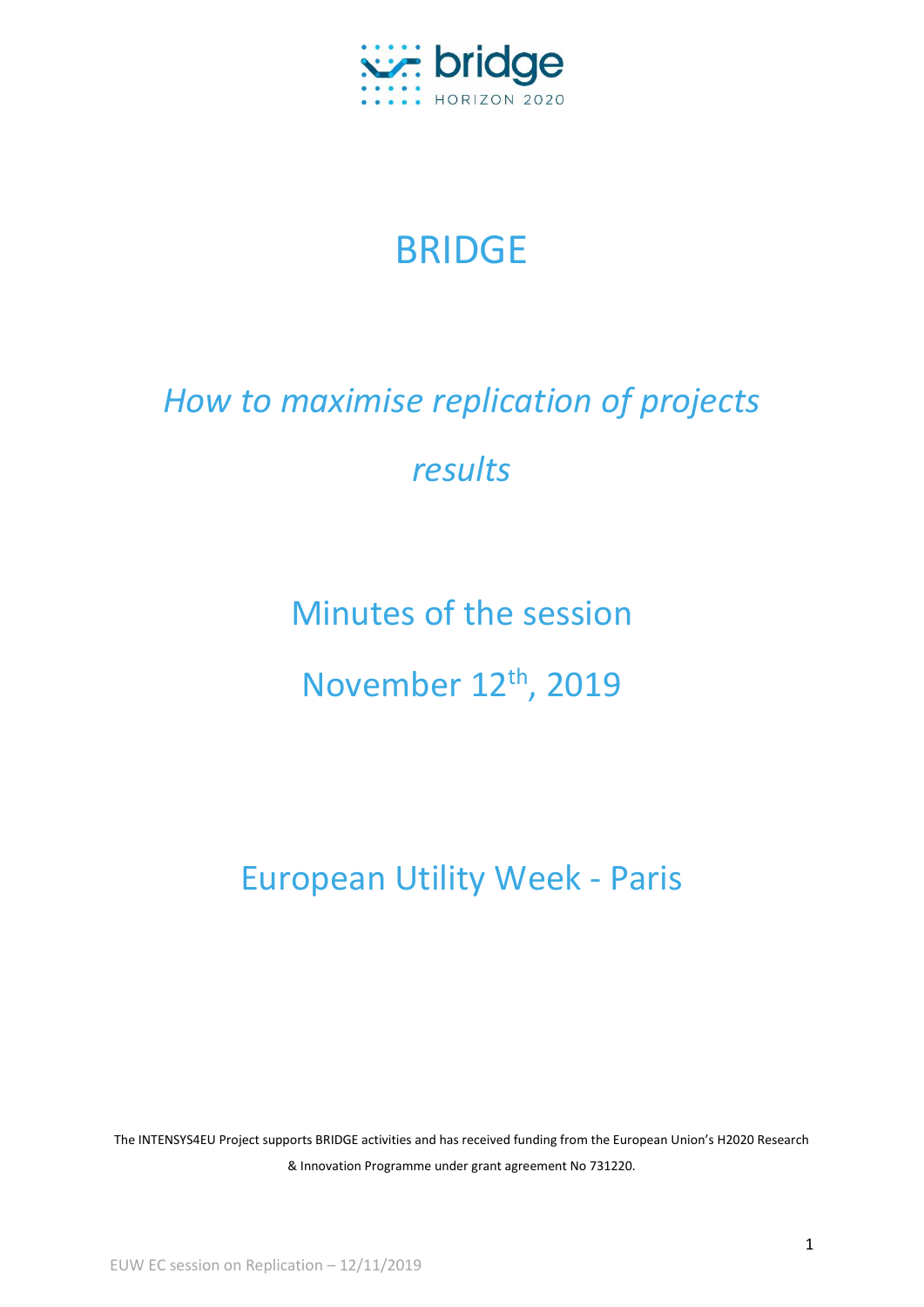

## **EUW 2019, Paris – EC Session on Integration**

## **EU project zone – 12 November 2019, 15:30 – 17:05**

In view of the climate urgency, the speed up of the deployment of innovative solutions fostering the transformation of the energy system is needed. The session addressed this issue and included a panel discussion on how to maximise the replication potential of some of the solutions demonstrated in the EU funded projects on smart grids and storage.

The Southeast-Asia IPR SME Helpdesks is an initiative of the European Union. Its main aim is to support EU SMEs to protect and enforce their Intellectual Property Rights (IPR), through the provision of free, first-line, confidential advice on Intellectual Property (IP). Having a comprehensive Intellectual Property (IP) strategy in place should be at the forefront of any SMEs willing to offer sustainable energy solutions in South-east Asia.

Four BRIDGE projects presented their experiences in terms of Scalability/Replicability. It was followed by the discussion panel between EC representatives and BRIDGE projects, where it was the opportunity to discuss on:

- How the SRA methodology could maximise the replication potential of some of the solutions demonstrated in the EU funded projects on smart grids and storage, how the methodology should be further detailed/developed;
- What information complementary to the methodology would help the projects: toolbox or repository of past experiences, including best-practices and necessary data for quantitative/qualitative analysis?

The different PPT presentations of the afternoon are uploaded in the restricted area of the BRIDGE website. More information about the BRIDGE project presented can be found in the BRIDGE Brochure [\(https://www.h2020-bridge.eu/\)](https://www.h2020-bridge.eu/).

| 15:30-15:35 | Introduction by the Commission, Eric Lecomte (chair, DG ENER)                                                                                                                                                                                                                                                                                                                                                                          |
|-------------|----------------------------------------------------------------------------------------------------------------------------------------------------------------------------------------------------------------------------------------------------------------------------------------------------------------------------------------------------------------------------------------------------------------------------------------|
|             | Presentation of the BRIDGE initiatives: 44 projects with high TRL<br>involving more than 500 organization and EU-28 countries. The<br>community comes from a wide range of stakeholders. The BRIDGE<br>demonstrations and pilots are based in 38 countries. Reminder of the<br>programme for the session:                                                                                                                              |
|             | How to maximise the replication of project results?<br>$\blacksquare$<br>How to digitalize the energy sector and how to green this<br>$\sim$ 100 $\mu$<br>digitalisation?<br>Integrating the energy sector with transport, buildings and<br>$\sim 100$<br>energy sectors and how this integration can benefit the stability<br>of the grids?<br>Storage services and how the services can serve the network<br>$\sim 100$<br>operator? |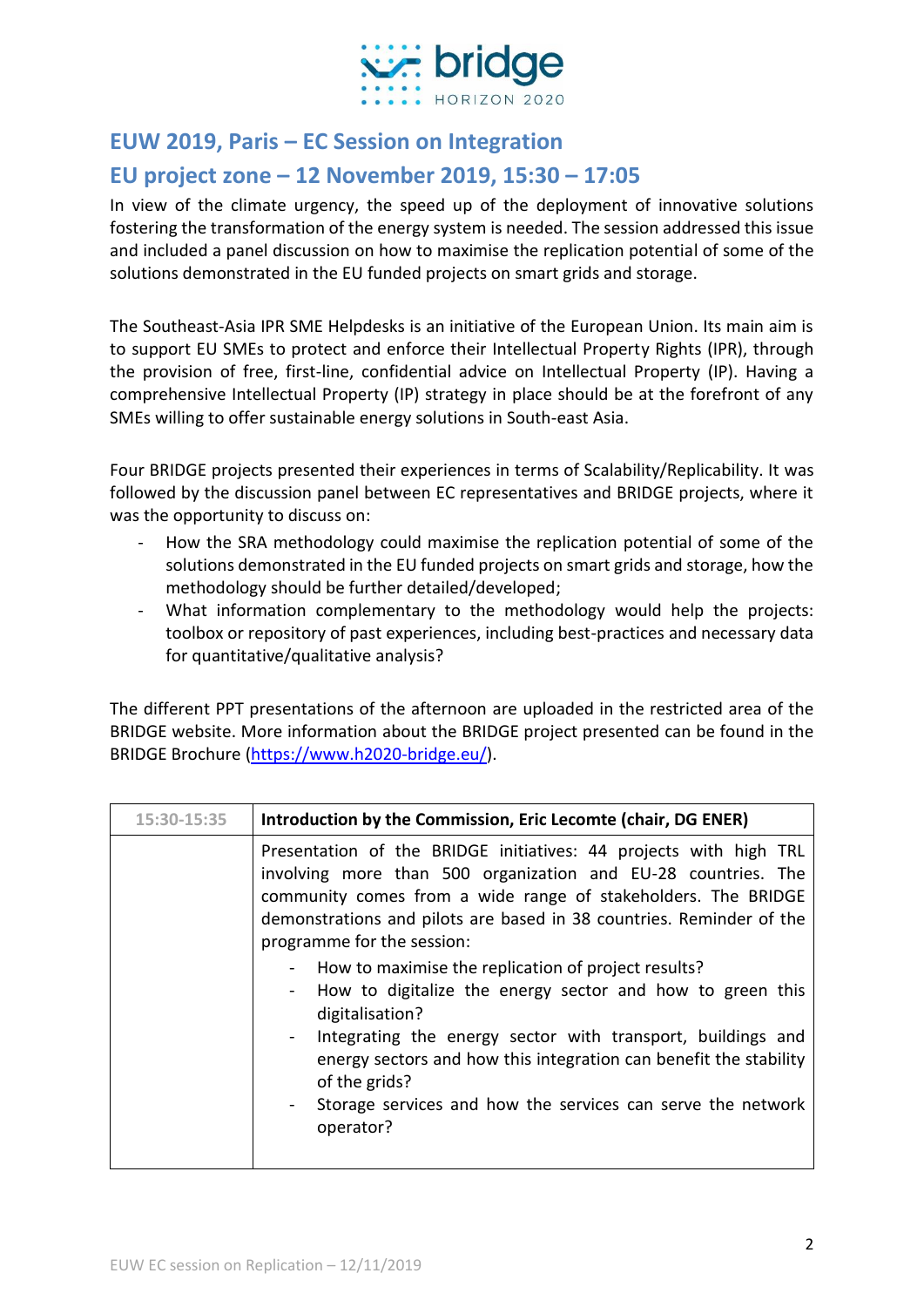

| 15:35-15:45 | Increasing the impact of BRIDGE projects, Mark van Stiphout (EC-<br>ENER)                                                                                                                                                                                                                                                                                                                                                                                                                                                                                                             |
|-------------|---------------------------------------------------------------------------------------------------------------------------------------------------------------------------------------------------------------------------------------------------------------------------------------------------------------------------------------------------------------------------------------------------------------------------------------------------------------------------------------------------------------------------------------------------------------------------------------|
|             | BRIDGE cooperation is important in terms of improvement and changing<br>the way grids are working. The projects shall lead in the end to<br>improvement on the field and for the future of R&I projects, promote<br>their results. The importance to support individual research project<br>through the EC funding is reminded as well as the aim to bring all the<br>projects together to discuss their results and have projects getting better<br>to reach the market.<br>In replication, BRIDGE dedicated Task Force (TF) creates a methodology                                   |
|             | to approach this problem and avoid similar and parallel tasks. The<br>creation of common quality standards to have project learning from each<br>other (methods, lessons learnt, scalability and replicability, not invent<br>the wheel) is stressed. The scope of the discussions shall be expended<br>and the involvement of other projects from which we can learn<br>something, involve regulators the ministry and national policy makers<br>shall be foreseen. Through the BRIDGE meetings, we extend the view<br>and help the EC and national regulators with concrete inputs. |
|             | The dissemination of the projects is key to show that collaboration is<br>possible between member states.                                                                                                                                                                                                                                                                                                                                                                                                                                                                             |
| 15:45-15:50 | The SEA IPR SME Helpdesk: how can the helpdesk help SMEs of the<br>sustainable energy sector to protect their intellectual property when<br>doing business in South-east Asia, Gilles Trouveroy (EC-EASME)                                                                                                                                                                                                                                                                                                                                                                            |
|             | The main points of the presentation are the following:<br>Replicability in Europe is good and the south-east Asia (SEA) is an<br>important emerging market: it is a growing market, with request<br>of know-how from EU.<br>Helpdesk free services (legal advice and fast with the helpline) in<br>Brussels and in Asia, main resources website and newsletter,<br>training WS and live webinars, e-learning & business tools are<br>available;<br>Advising SMEs on the importance to protect the intellectual<br>$\blacksquare$<br>properties as soon as possible.                   |
| 15:50-16:00 | Presentation of the methodology for Scalability Replicability Analysis<br>(SRA), José Chaves (COMILLAS)                                                                                                                                                                                                                                                                                                                                                                                                                                                                               |
|             | The Task Force (TF) tries to set common Basic Guidelines for SRA. A<br>questionnaire was disseminated, and several conclusions and next steps<br>were highlighted:                                                                                                                                                                                                                                                                                                                                                                                                                    |
|             | Lack of methodological guidelines and common standards, lack<br>of input of data;<br>Need to provide general methodological guidelines;<br>$\blacksquare$<br>Need to provide and exchange open data sources for ongoing and<br>future projects;                                                                                                                                                                                                                                                                                                                                       |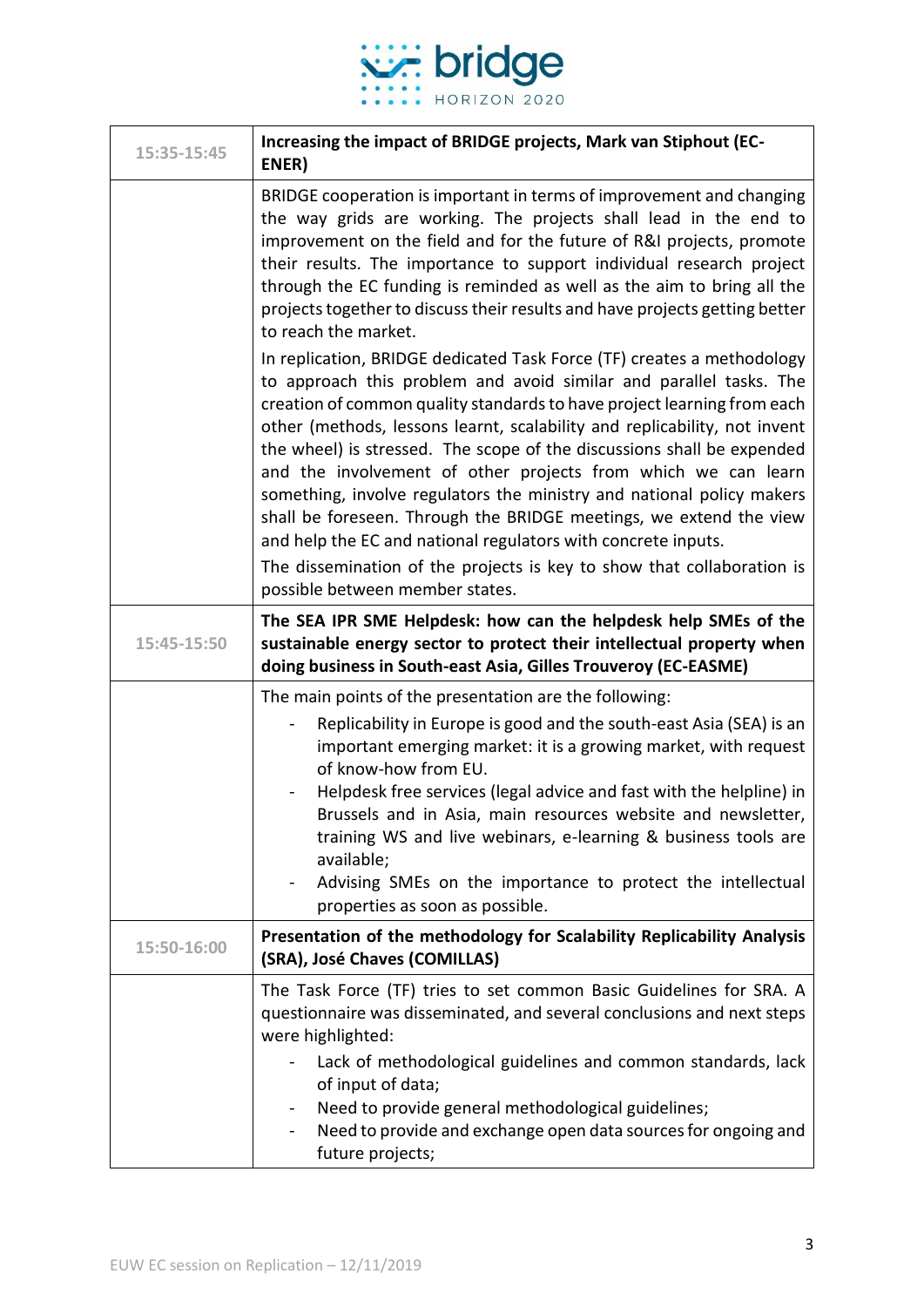

|                                                         | The first observation is the following: variety of dimensions and<br>approaches. The SRA method should be adapted to each project and<br>need to rely on existing experiences. Proposed methodological<br>guidelines:                                                                                                                                                                                                                                                                                                                                                                                                                                                                                                                                                                                                                                     |
|---------------------------------------------------------|-----------------------------------------------------------------------------------------------------------------------------------------------------------------------------------------------------------------------------------------------------------------------------------------------------------------------------------------------------------------------------------------------------------------------------------------------------------------------------------------------------------------------------------------------------------------------------------------------------------------------------------------------------------------------------------------------------------------------------------------------------------------------------------------------------------------------------------------------------------|
|                                                         | Look at the SGAM layers: which layers are relevant to the project<br>(interoperability dimensions);<br>Look at the domains;                                                                                                                                                                                                                                                                                                                                                                                                                                                                                                                                                                                                                                                                                                                               |
|                                                         | Define what is the methodology (three approaches identified:<br>quantitative, qualitative or mixed methodology);                                                                                                                                                                                                                                                                                                                                                                                                                                                                                                                                                                                                                                                                                                                                          |
|                                                         | Focus on the dimensions jointly or separately? Pilot on a specific<br>country and then scaling-up at European level or focus at the<br>European level;                                                                                                                                                                                                                                                                                                                                                                                                                                                                                                                                                                                                                                                                                                    |
|                                                         | Define KPIs and which kind of model approach should be used;<br>Identify critical parameters;<br>Define SRA scenarios;<br>$\sim$                                                                                                                                                                                                                                                                                                                                                                                                                                                                                                                                                                                                                                                                                                                          |
|                                                         | Define data requirements and sources.                                                                                                                                                                                                                                                                                                                                                                                                                                                                                                                                                                                                                                                                                                                                                                                                                     |
|                                                         | It is important to collect data and perform the SRA for the defined<br>scenarios in each dimension. The conclusions from the dimensions can<br>be then combined to develop SRA rules or SRA roadmap.                                                                                                                                                                                                                                                                                                                                                                                                                                                                                                                                                                                                                                                      |
|                                                         | Regarding the data provision, the repository should be updated regularly<br>otherwise it will be quite soon obsolete. For the next steps, the<br>identification of all different dimensions that may be analysed within<br>each SGAM layer and benchmark study on SRA methodologies<br>implemented in previous projects are needed. Common steps to guide<br>projects shall be defined and agreed.                                                                                                                                                                                                                                                                                                                                                                                                                                                        |
|                                                         | The guidelines will be tested within WiseGRID and GOFLEX projects and<br>in parallel open sources data will be collected.                                                                                                                                                                                                                                                                                                                                                                                                                                                                                                                                                                                                                                                                                                                                 |
| 16:00-16:30                                             | Presentations of BRIDGE projects: SRA experience, lessons learned,<br>difficulties, SRA methodology.                                                                                                                                                                                                                                                                                                                                                                                                                                                                                                                                                                                                                                                                                                                                                      |
| <b>WiseGrid,</b><br>Alvaro<br>Nofuentes,<br><b>ETRA</b> | The main goal of the WISEGRID project is to bring the Energy transition<br>close to the citizens. In this aim, the increase of the input of renewables<br>in energy mix and the use of storage technologies for mobility are<br>needed. Five pilot sites and nine technologies were developed within the<br>project. The tools developed addressed all the actors of the energy<br>systems: cooperatives, operators, small consumers, large consumers,<br>electromobility field, services company, small DSO and microgrid<br>operator. Those tools are managed by an interoperable platform. The<br>integration of the SRA methodology into the WiseGrid project covers:<br>Selection of Function, information and communication layers;<br>Regulatory analysis in 28 EU Member States performed before<br>the end of the project;<br>Economic analysis; |
|                                                         | Software and ICT replicability based on already existing protocols                                                                                                                                                                                                                                                                                                                                                                                                                                                                                                                                                                                                                                                                                                                                                                                        |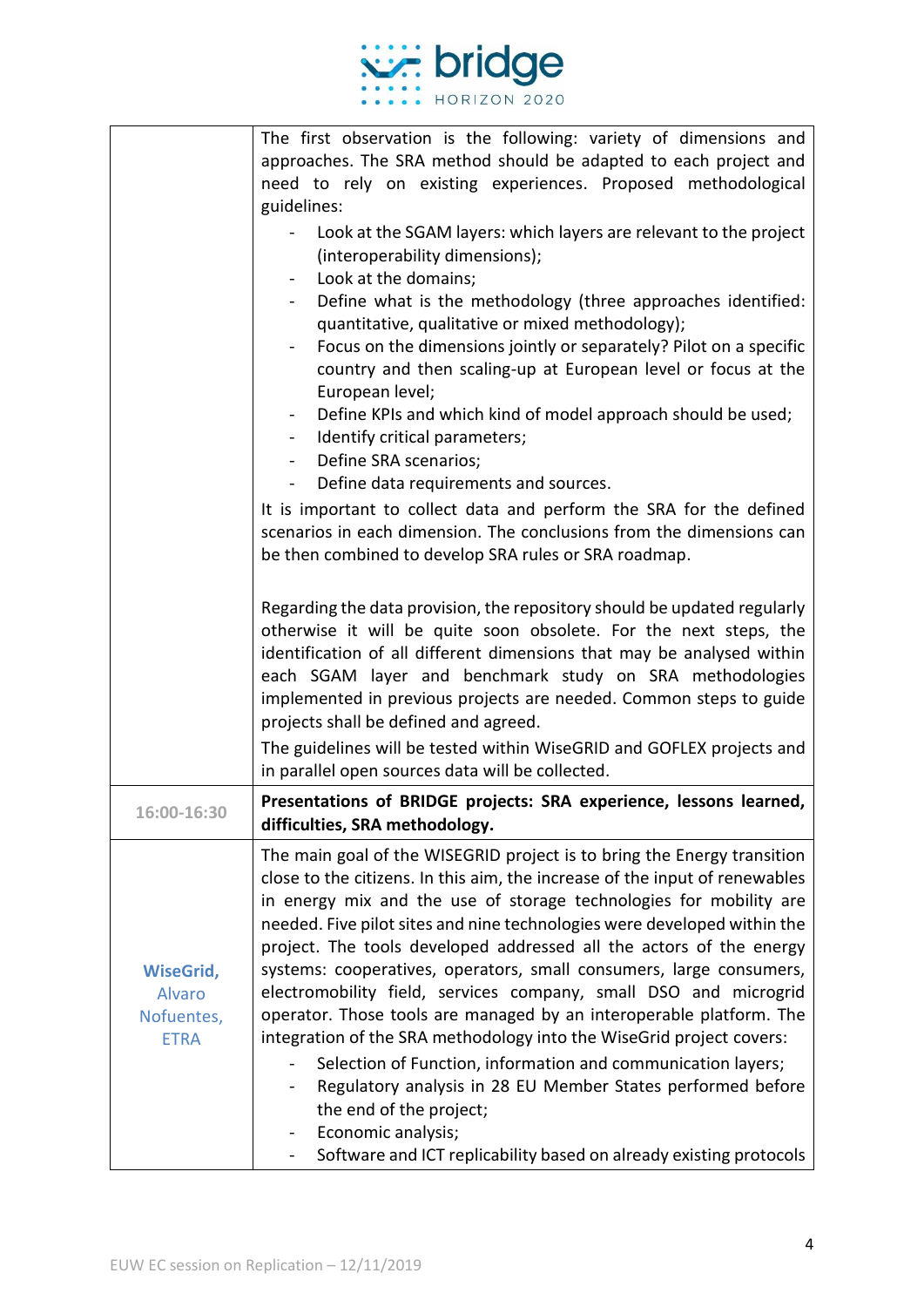

|                                                                | A desk research was performed by providing a questionnaire to pilot<br>leaders: dimensions are analysed individually and jointly. The analysis is<br>currently in progress and the final steps should be done beginning 2020<br>in order to finish before the end of the project (April 2020).<br>The SRA methodology was considered as easy to apply and quite flexible.<br>The SGAM framework is useful for smart grids projects. No specific<br>difficulties identified: the challenge is to have a common path between<br>the different partners (Researchers, pilot site etc double effort in<br>applying this methodology).<br>Main conclusions:<br>use cases repository are important for the function layer;<br>pros and cons of the qualitative and quantitative approach shall<br>be considered.                                                                                                                                                                                                                                                                   |
|----------------------------------------------------------------|------------------------------------------------------------------------------------------------------------------------------------------------------------------------------------------------------------------------------------------------------------------------------------------------------------------------------------------------------------------------------------------------------------------------------------------------------------------------------------------------------------------------------------------------------------------------------------------------------------------------------------------------------------------------------------------------------------------------------------------------------------------------------------------------------------------------------------------------------------------------------------------------------------------------------------------------------------------------------------------------------------------------------------------------------------------------------|
| <b>INVADE, Dieter</b><br>Hirdes, Smart<br>Innovation<br>Norway | The INVADE project is about how to use medium size batteries in the<br>distribution grids, small batteries in house (PV owners) and flexibility<br>management. Within the project, a platform (machine learning) is<br>developed<br>that communicated with distributed<br>and<br>battery<br>management system. Recommendations for the regulation bodies and<br>for building a grid more sustainable are identified.<br>Some key messages are highlighted:<br>Interoperability,<br>communication,<br>data<br>integration<br>and<br>exploitation of data are important;<br>Businesses have to focus on end users otherwise it will not work;<br>Interoperability and data integration take more times than<br>expected (recommendation to have a data integrator to do the<br>data integration and communication);<br>Difficulties faced to apply SRA methodology: pilots are different,<br>should be extendable;<br>Missing standards was a challenge.<br>Main conclusion: start exploitation at day one to have a whole project<br>exploitable and used by external actors. |
| Integrid,<br>Ricardo André,<br><b>EDP</b>                      | The Integrid project shows how market facilitator enables participation<br>and innovative business models, and tests integrated solutions for grid<br>operation. The project demonstrates the key role of DSO as a market<br>facilitator. Business models were addressed in order to solve conflicts<br>and support SR.<br>Regarding the SGAM application:<br>Collaborations is the key: information from DSO, ICT and<br>technology providers, consumers, etc., data harmonization from<br>the DSOs in 3 different countries;<br>Difficulties: hard to get data, choose relevant scenarios and shift<br>the analysis to functional and ICT part (the generalization of the<br>conclusions can be a challenge);                                                                                                                                                                                                                                                                                                                                                              |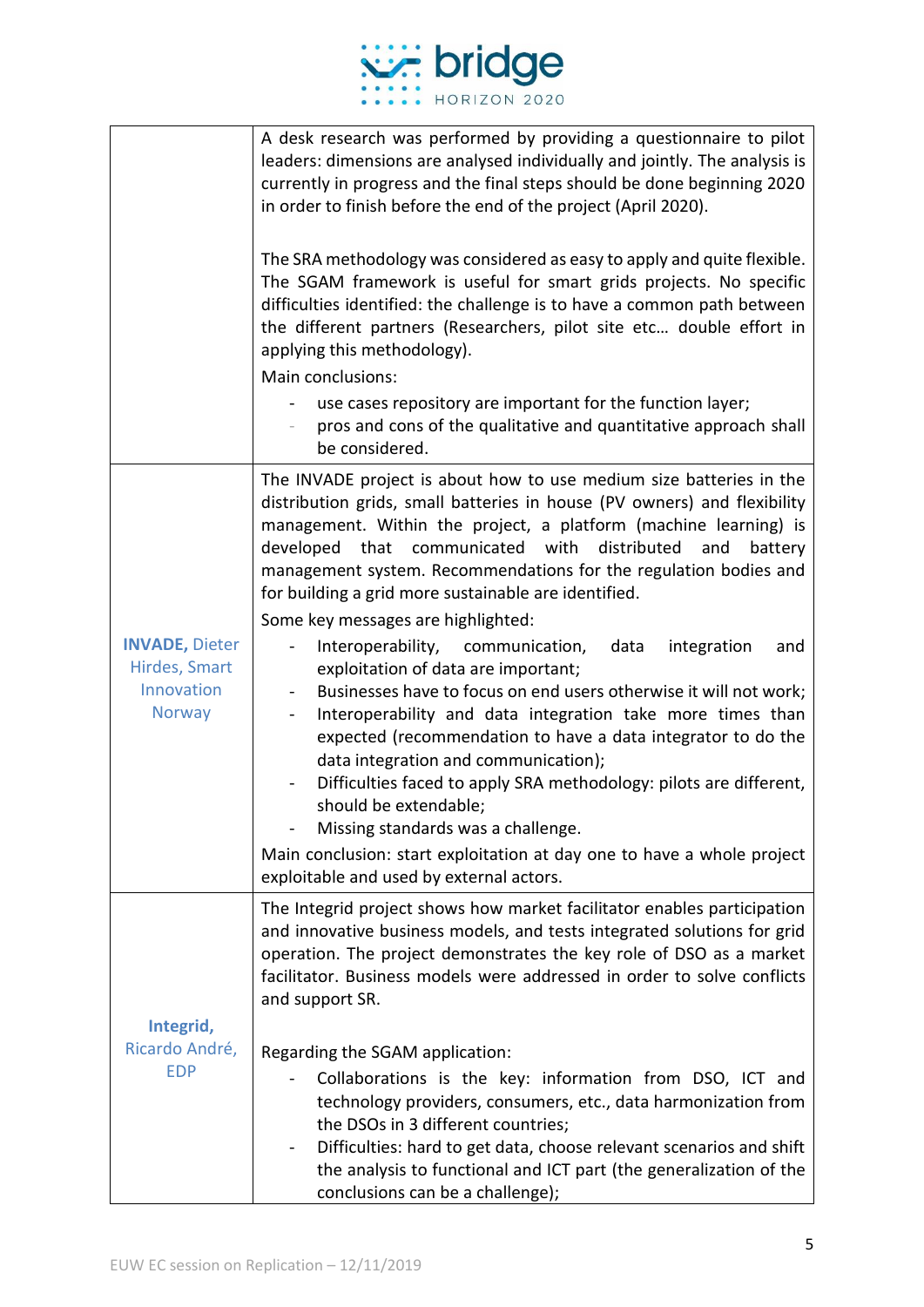

|                                                  | Good practices: SGAM is a powerful tool. An architecture is<br>important to have better results.                                                                                                                                                                                                                                                                                                                                                                                                                                                                                                                                                       |
|--------------------------------------------------|--------------------------------------------------------------------------------------------------------------------------------------------------------------------------------------------------------------------------------------------------------------------------------------------------------------------------------------------------------------------------------------------------------------------------------------------------------------------------------------------------------------------------------------------------------------------------------------------------------------------------------------------------------|
|                                                  | The FutureFlow project gathers three TSOs (Slovenia, Austria and<br>Romania) and 12 partners from 8 countries. The aim of the project is to<br>create a regional platform for balancing. The main Key Exploitable<br>Results are: five ICT technologies (3 platforms and 2 tools supporting<br>them). This system leads to aggregate 96 prosumers from 4 countries<br>and use flexibility in real life (not only simulations). The main output<br>highlighted is the following: 23% of energy savings and increase of cost<br>savings supporting the actions behind integration of balancing market in<br>Europe.                                      |
| <b>FutureFlow,</b><br>Peter Nemcek,<br>CyberGrid | The key aspects of SRA methodology (please see deliverables 6.6 on<br>Futureflow website):                                                                                                                                                                                                                                                                                                                                                                                                                                                                                                                                                             |
|                                                  | Regarding communication/cybersecurity and interoperability,<br>requirements for equipment to be adapted to the size and type<br>of resource (small resource, small risk and investment);<br>Cross boarder organised market to be established;<br>$\blacksquare$<br>Baseline methodology shall be harmonized to evaluate the<br>flexibility needed;<br>Many regulatory issues need to be tackled to boost this kind of<br>services;<br>Economic barriers were identified and they are linked to<br>regulatory barriers: need to harmonize products to a minimum<br>level to identify regulatory and economic rules and scale up the<br>project results. |
|                                                  | Challenges faced:                                                                                                                                                                                                                                                                                                                                                                                                                                                                                                                                                                                                                                      |
|                                                  | Importance to include market prices: if the prices are high<br>enough, you will have the resources to scale up and replicate;<br>Change the financing methodology especially for the DSOs;<br>Lack of marketing and sales power of involved SMEs;<br>Way of financing the growth of the business shall be explored: a<br>big financial push is needed to go from TRL6 or TRL 8 to the<br>market (risk capitals, ventures etcinvestment bank?)<br>Involve all consortium partners: difficult if 20 partners but at least<br>need to have most of them.                                                                                                  |
| 16:30-16:55                                      | Discussion panel between EC, INEA and BRIDGE projects, moderated by<br><b>Eric Lecomte (DG ENER)</b>                                                                                                                                                                                                                                                                                                                                                                                                                                                                                                                                                   |
|                                                  | For your project close to an end, how the SRA methodology would have<br>helped you?                                                                                                                                                                                                                                                                                                                                                                                                                                                                                                                                                                    |
|                                                  | Futureflow: the methodology could help to address the barriers from the<br>beginning: it would have helped to pinpoint barriers in early stage and<br>addressed them from the beginning. Indeed, the SRA/exploitation<br>started to late.                                                                                                                                                                                                                                                                                                                                                                                                              |